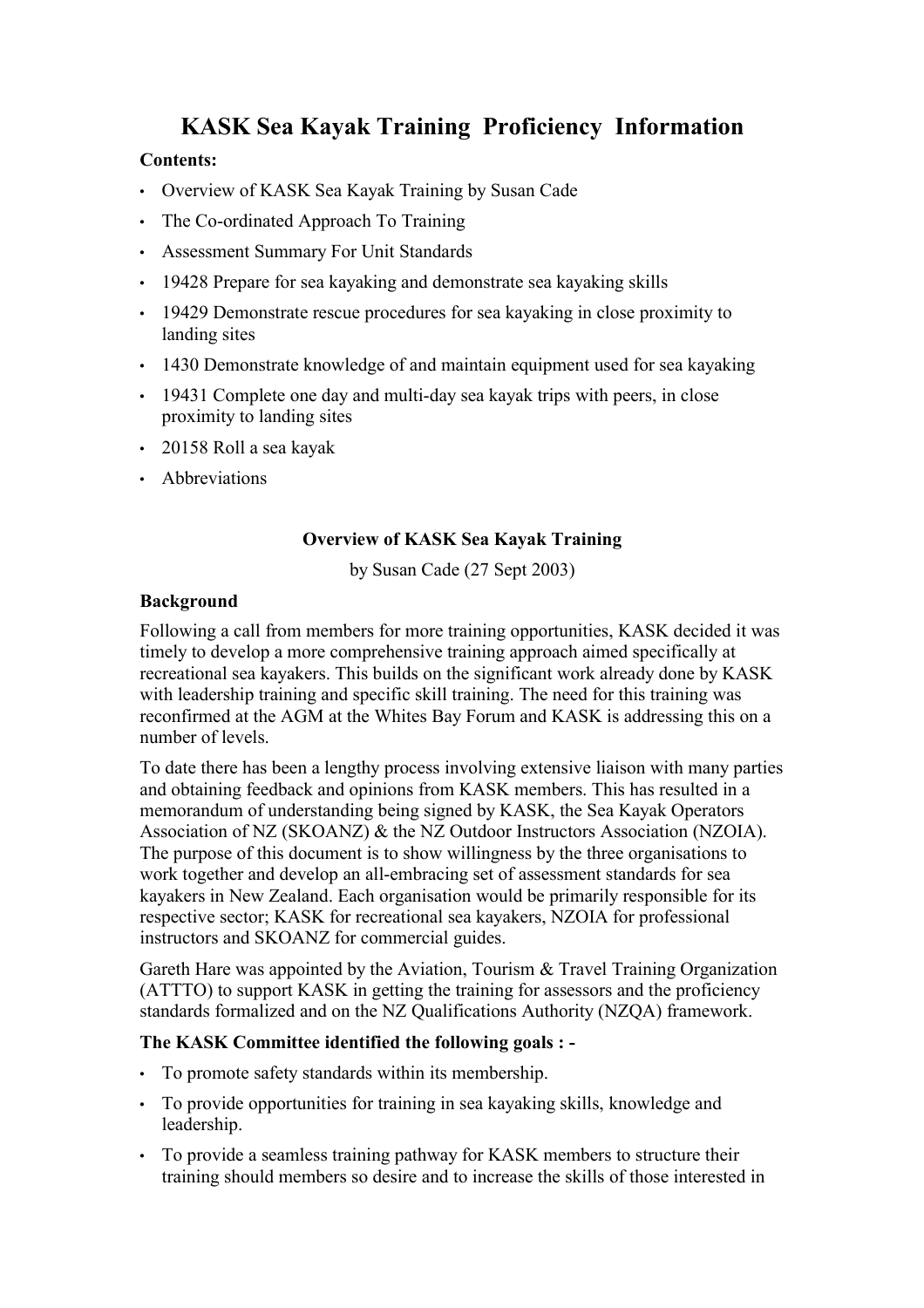training others.

- For KASK to have a strong voice in supporting the interests of its members and the wider recreational paddling community.
- To provide the opportunity for KASK members to receive nationally recognised certificates of their skills.

### **The Sea Kayak Proficiency Awards**

The New Proficiency Awards are made up of five proficiency NZQA standards -

- 1. Prepare and demonstrate sea kayaking skills
- 2. Rescue skills
- 3. Knowledge & maintenance of equipment
- 4. Skills for and completion of, day  $\&$  multi-day trips
- 5. Rolling
- This allows the opportunity for KASK members to receive certificates of recognition for these NZQA units.
- The initial stage is to develop a group of KASK members as trainers with skills in teaching and to develope an assessment process.

### **A Co-ordinated Approach**

### See *The Co-ordinated Approach To Training*

KASK is developing this training structure in the full understanding that members can improve their skills in whatever way they choose. Any recognition or assessment through KASK is an optional component.

It is envisaged that a number of training opportunities will be developed in time, as well as strengthening those currently in place.

I welcome any feedback or questions. I am grateful to those who have had input into this.

For further information on this project, visit the KASK website or contact -

Susan Cade  $\langle$ susan.cade $\langle$ @xtra.co.nz>

Susan Cade KASK Training Co-ordinator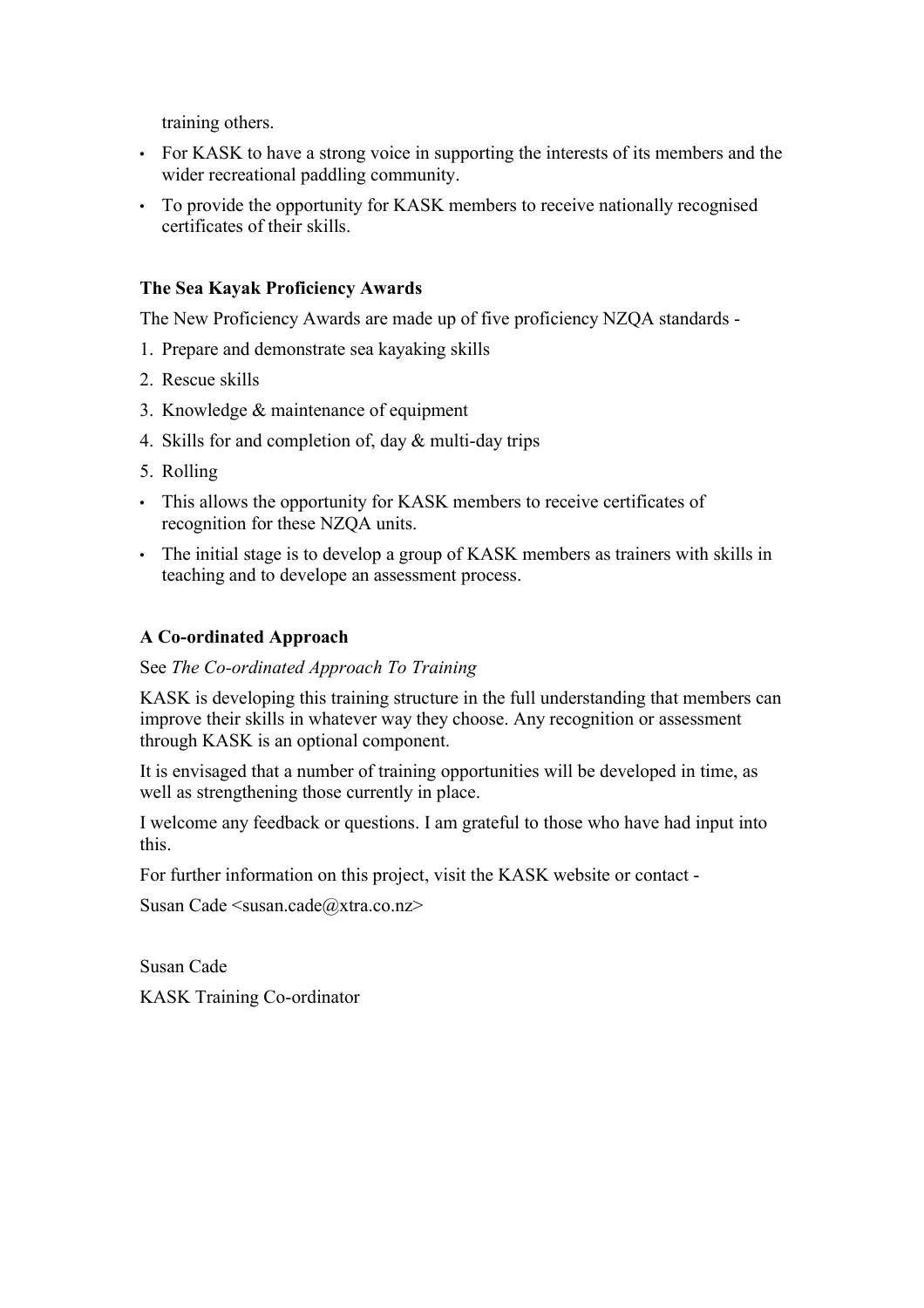# **The Co-ordinated Approach To Training**

KASK Supported Training covering the following areas -

- Basic skills/knowledge
- Stroke skills
- Rescue skills
- Rolling
- Surf training
- Leadership skills
- Expedition knowledge
- Safety training
- Navigation

# NZOIA, SKOANZ, KASK, Sea Kayak Proficiency Award

(This is made up of NZQA unit standards but it is a stand-alone award)

Training by the Royal N.Z.Coastguard Federation Education Service

For example -

- Marine VHF Operators
- Day Skipper
- Boatmaster
- Marine Medic Course
- Rescue Liaison and Practices

First Aid Qualifications

For example through -

- St Johns
- Red Cross
- Mountain Safety Council
- Coast Guard

On-going links and/or working relationships with organizations such as -

- MSA
- WSNZ
- ATTTO
- SKOANZ
- SFRITO
- NZOIA
- NZQA

Other Sea Kayaking Training Provided by -

- SKOANZ Level 1 Guides
- NZOIA Instructors courses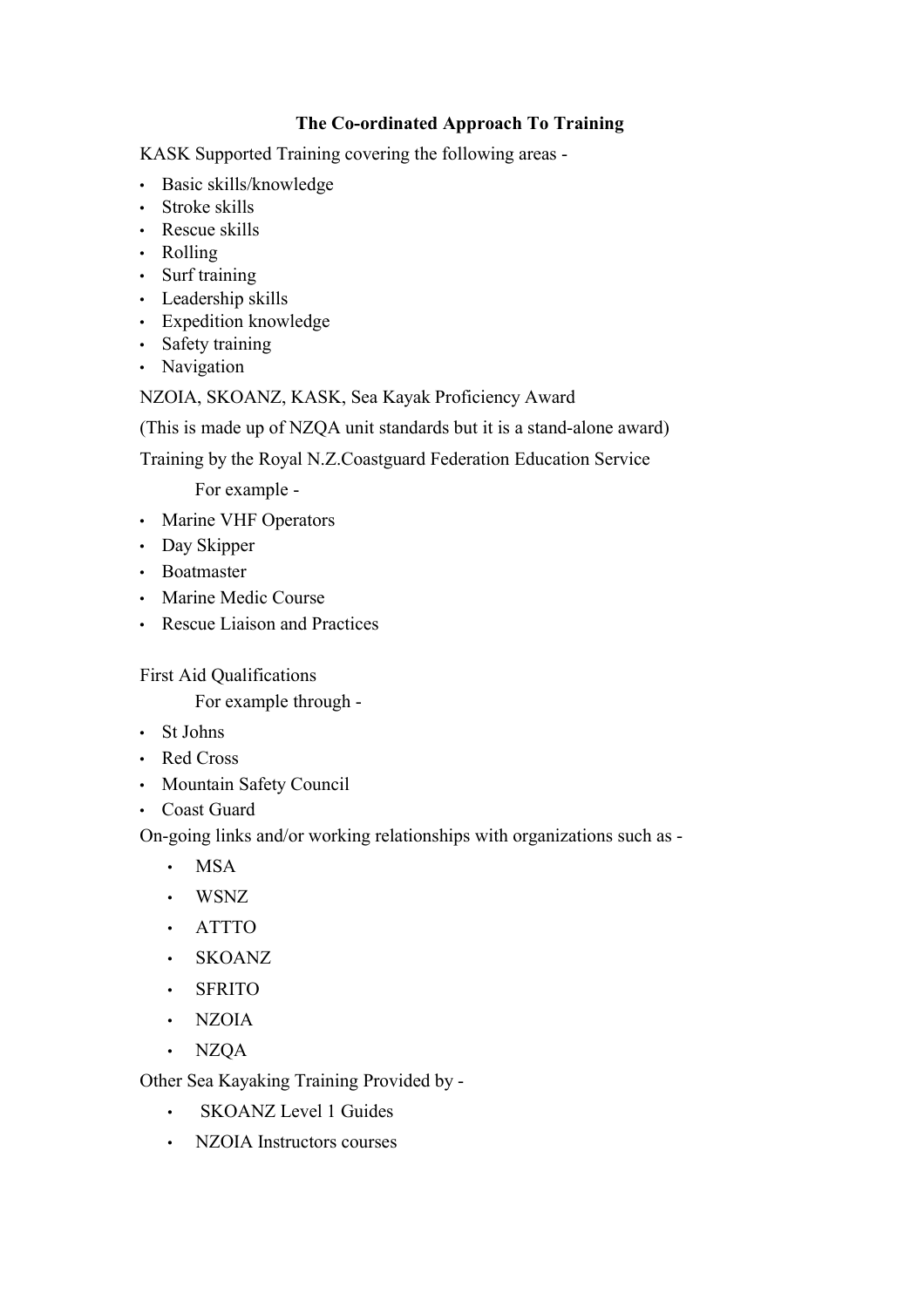## **Preparation for sea kayaking and demonstration of sea kayaking skills.**

Assessment Summary for Unit Standard 19428, Level 3, Credits 10, Version 1

# **1. Preparing for sea kayaking**

Selection of Clothing, Personal Gear and Equipment in accordance with -

- Comfort
- Fit
- Suit conditions
- SKOANZ code of practice

# Including -

- Sea kayak
- Split paddle
- Buoyancy aid
- Spray deck
- Pump
- Means of self rescue
- Selection, storage and maintainence of safety equipment

# **2. Care and transport of sea kayaks and equipment**

- Checking for wear and damage
- Transport of kayaks and equipment safely
- Roof rack and trailer use
- Tying down
- Launching and retrieving a sea kayak from the water without damage

# **3. Demonstrate paddle strokes**

For both single sea kayak and double sea kayak.

Maintain control of the sea kayak with and without the use of a rudder -

- Forward and reverse power strokes
- Forward and reverse sweep strokes
- Draw strokes
- Touring strokes
- Demonstrate a brace that rights a sea kayak from the point of capsize
- Bring the sea kayak to stop from a fast paddle within two boat lengths or 3-4 paddle strokes
- Demonstrate an effective stern rudder from both sides
- Demonstrate, in both directions, a controlled broach (side surfing) using a safe brace
- Avoid obstacles using appropriate strokes and boat control including railing/edging

# **4. Demonstrate landing and exiting from beaches**

Launch and land on a beach in the sea kayak, demonstrating control at all times.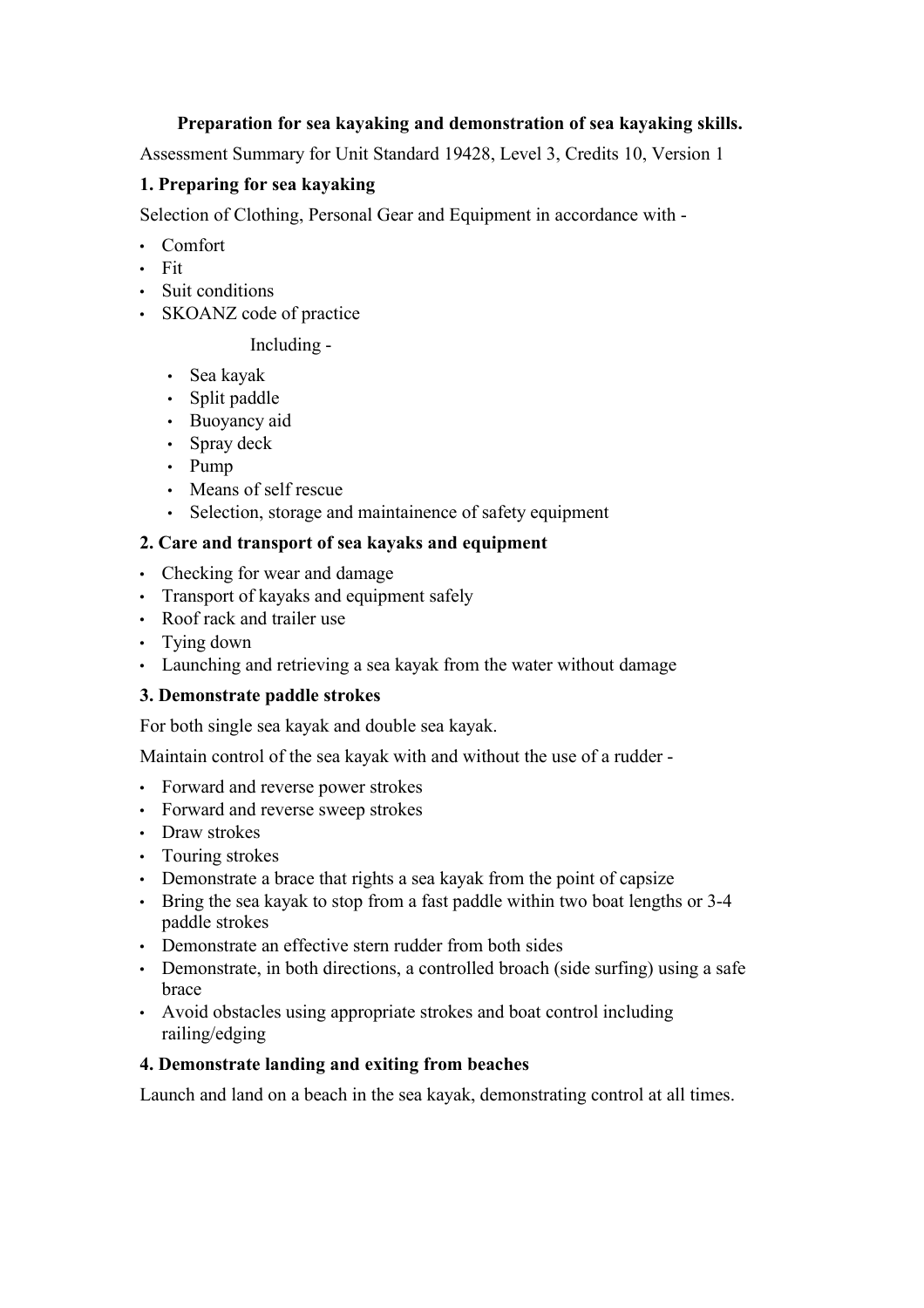### **Demonstrate rescue procedures for sea kayaking**

Assessment Summary for Unit Standard 19429, Level 4, Credits 10, Version 1

Demonstrate a paddle float self rescue maintaining contact with equipment at all times.

Demonstrate an unassisted self rescue within two minutes One of the following -

- Re-entry and roll
- Leap-frog (also called the *John Wayne* or *Lone Ranger*)
- Kick, slide, twist

Demonstrate the rescue of both a single sea kayak and a double sea kayak with -

- A weak swimmer unable to help themselves
- A strong swimmer

With -

- People and equipment in contact at all times
- Physical safety maintained
- The sea kayak stable on re-entry

Prioritize and justify actions with relation to the prevailing conditions.

Demonstrate knowledge of "Help" and "Huddle" positions.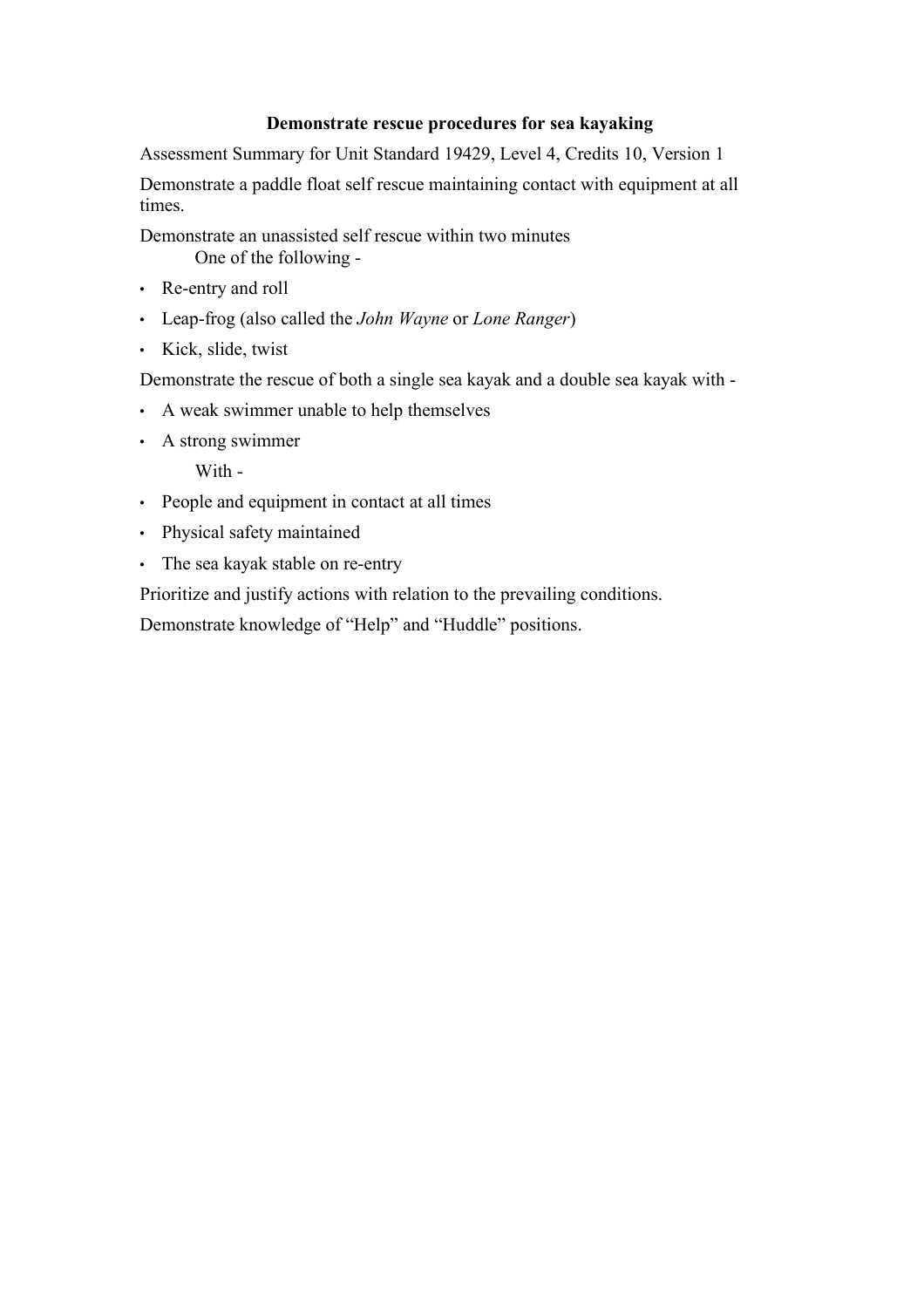### **Demonstrate knowledge of and maintain equipment used for sea kayaking**

Assessment Summary for Unit Standard 19430, Level 4, Credits 10, Version 1

### **1. Demonstrate knowledge of equipment used for sea kayaking**

Describe safety equipment used for sea kayaking in terms of its use -

- Signaling devices (range  $\&$  use of strobes, dye, flares, mirrors, flags)
- Electronic communications equipment
- Global positioning system (GPS)
- Charts and topographical maps
- Compass

Describe kayaks in terms of their design features, uses and limitations -

- Single sea kayak
- Double sea kayak
- River kayak
- Muliti sport
- Sit-on-top
- Open canoes

Describe sea kayak equipment in terms of design and uses -

- Paddles
- Split paddles
- Buoyancy aids
- Spray decks
- Pumps
- Paddle float
- Stirrups
- Whistle
- Clothing
- Emergency equipment

### **2. Maintain equipment used for sea kayaking**

Identify types of potential damage and repair worn and damaged equipment. Carry out field repairs to maintain kayaks and equipment in a safe and functional state in accordance with the following standards -

- Quality and Tourism standards
- The SKOANZ Code of practice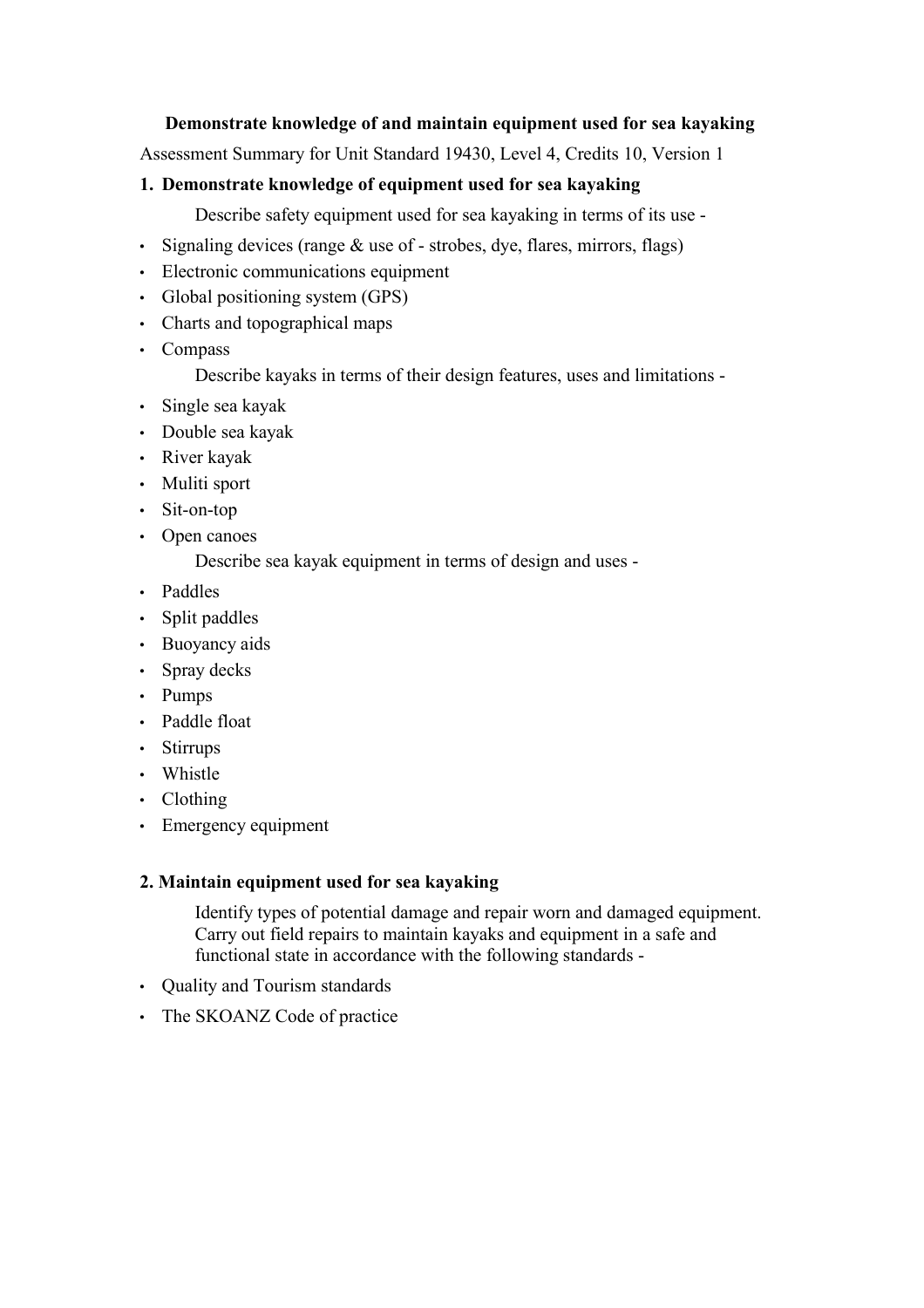### **Sea Kayak Trips**

Assesment Summary for Unit Standard 19431, Version 1

Complete one day and multi-day sea kayak trips with peers, in close proximity to landing sites.

# **Roll a sea kayak**

Assessment Summary for Unit Standard 20158, Level 2, Credits 2, Version 1

Roll a sea kayak

A single roll has to be successfully completed, consistently and confidently between waves with the paddling position and readiness regained promptly on completion of the roll.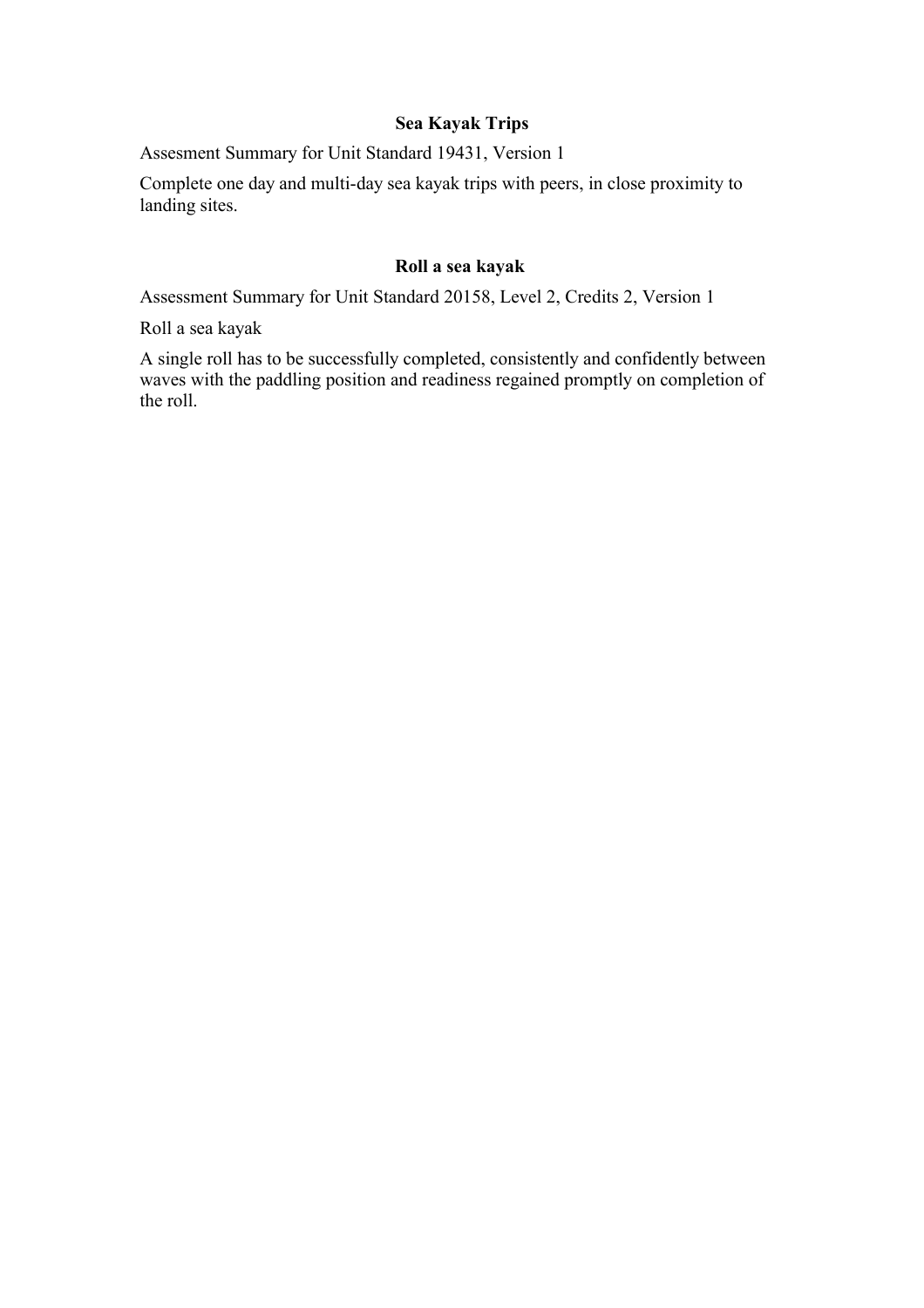### **Abbreviations**

**ATTTO** – Aviation, Tourism and Travel Training Organization

Has been established in accordance with the terms of the Industry Training Act 1992. Recognition as an Industry Training Organization gives ATTTO, under section of the Industry Training Act 1992, responsibility for effectively and efficiently:

- setting the skill standards for the industry
- developing the arrangements for the delivery of training (on and off the job)
- developing the arrangements for the monitoring of training and assessment of trainees (on and off the job)
- provide leadership within industry relating to skills and training needs by -
- identifying current and future skill needs
- developing strategic training plans to assist the industry to meet those needs
- promoting training that will meet those needs to employers and employees

**KASK** - Kiwi Association of Sea Kayakers

**NZOIA -** New Zealand Outdoor Instructors

Goals -

Promoting the highest standards of conduct, safety and instruction Providing quality information and services in a cost effective way Strengthening relationships within the wider outdoor community

Objectives -

To grow and maintain our professional membership To promote and safeguard standards of professional practice To provide sequential training and leadership for outdoor leaders Representing the interests of our membership by fostering relationships within the outdoor community To be actively involved in the enjoyment and conservation of our

environment

**NZQA** - New Zealand Qualifications Authority of New Zealand

Was established to provide an overarching role in quality assured qualifications and to co-ordinate national qualifications in New Zealand. It deals with the provision and quality of qualifications and works in partnership with all education providers and national groups representing education and training in industry and business.

NZQA does not deal with the school curriculum or funding for education and training.

NZQA is a Crown Entity established under the Education Act 1989. The Authority is appointed by the Minister of Education,and is accountable through the Minister to Parliament.

**MSA** - Marine Safety Authority Of New Zealand

MSA's principal objective is to undertake activities that promote a safe maritime environment and provide effective marine pollution prevention and an effective marine oil pollution response system, at reasonable cost.